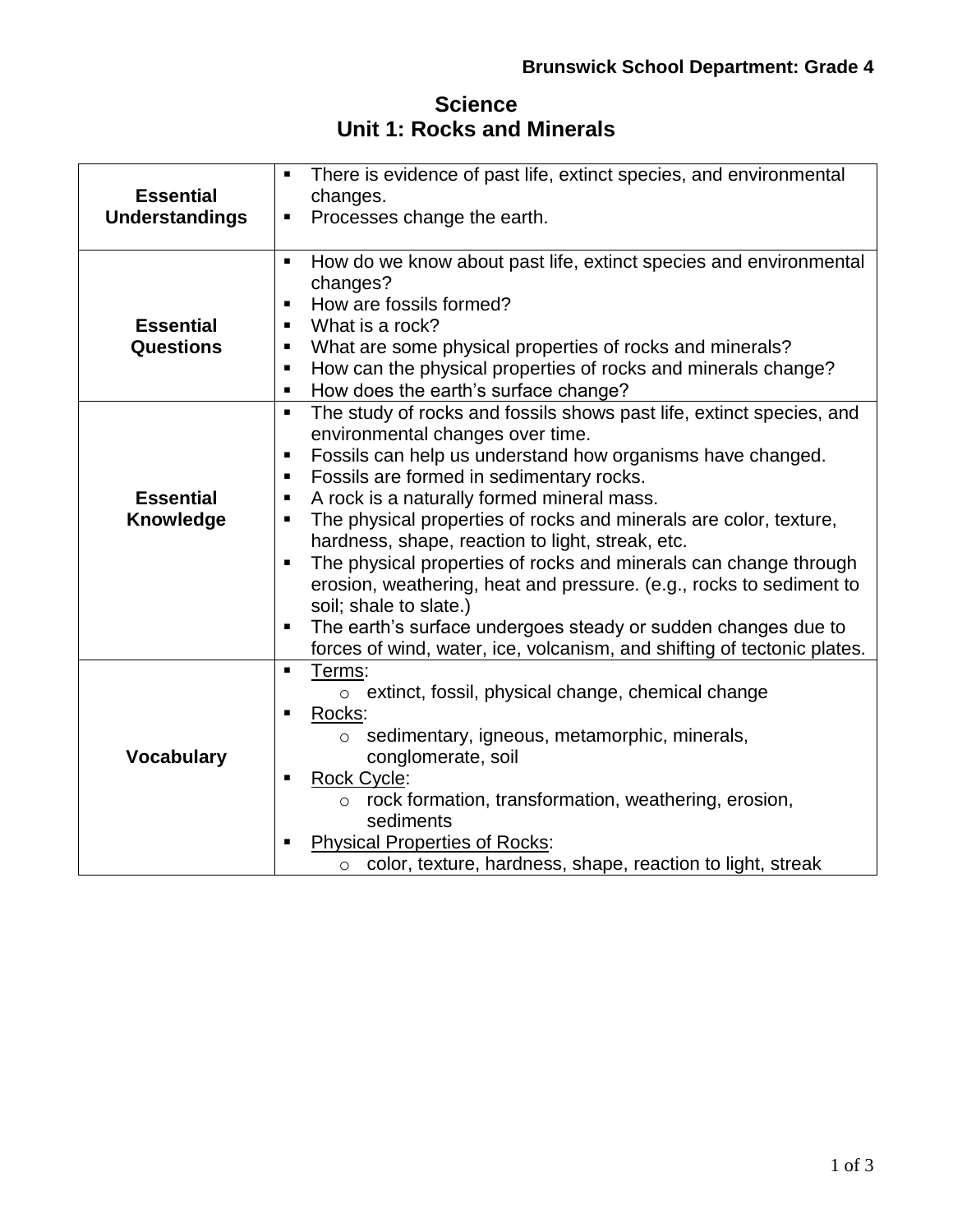| <b>Science</b> |  |  |  |                            |
|----------------|--|--|--|----------------------------|
|                |  |  |  | Unit 1: Rocks and Minerals |

| <b>Essential</b><br><b>Skills</b>                                        | Explain how fossils are formed.<br>٠<br>Compare fossils to one another and to living organisms.<br>$\blacksquare$<br>Identify kinds of rocks (e.g., igneous, sedimentary and<br>$\blacksquare$<br>metamorphic).<br>Identify parts of the rock cycle (e.g., rock formation, transformation,<br>$\blacksquare$<br>weathering, erosion, sediments).<br>Identify physical properties of minerals.                                                                                                                                                                                                                                                                                               |
|--------------------------------------------------------------------------|---------------------------------------------------------------------------------------------------------------------------------------------------------------------------------------------------------------------------------------------------------------------------------------------------------------------------------------------------------------------------------------------------------------------------------------------------------------------------------------------------------------------------------------------------------------------------------------------------------------------------------------------------------------------------------------------|
| <b>Related</b><br><b>Maine Learning</b><br><b>Results</b>                | Science<br>D. The Physical Setting<br>D <sub>2</sub> .Earth<br>Students describe the properties of Earth's surface materials,<br>the processes that change them, and cycles that affect the<br>Earth.<br>c. Explain how wind, waves, water, and ice reshape the<br>surface of Earth.<br>d. Describe the kinds of materials that form rocks and soils.<br>E. The Living Environment<br>E5.Evolution<br>Students describe the fossil evidence and present explanations<br>that help us understand why there are differences among and<br>between present and past organisms.<br>b. Compare fossils to one another and to living organisms<br>according to their similarities and differences. |
| <b>Sample</b><br><b>Lessons</b><br>And<br><b>Activities</b>              | Classify rocks.<br>$\blacksquare$<br>Make models of rock formations.<br>$\blacksquare$<br>Sing "Rapid Rock Rap."                                                                                                                                                                                                                                                                                                                                                                                                                                                                                                                                                                            |
| <b>Sample</b><br><b>Classroom</b><br><b>Assessment</b><br><b>Methods</b> | Use a Venn diagram to compare fossils and living organisms.<br>п<br>Complete a diagram of the rock cycle.<br>п                                                                                                                                                                                                                                                                                                                                                                                                                                                                                                                                                                              |